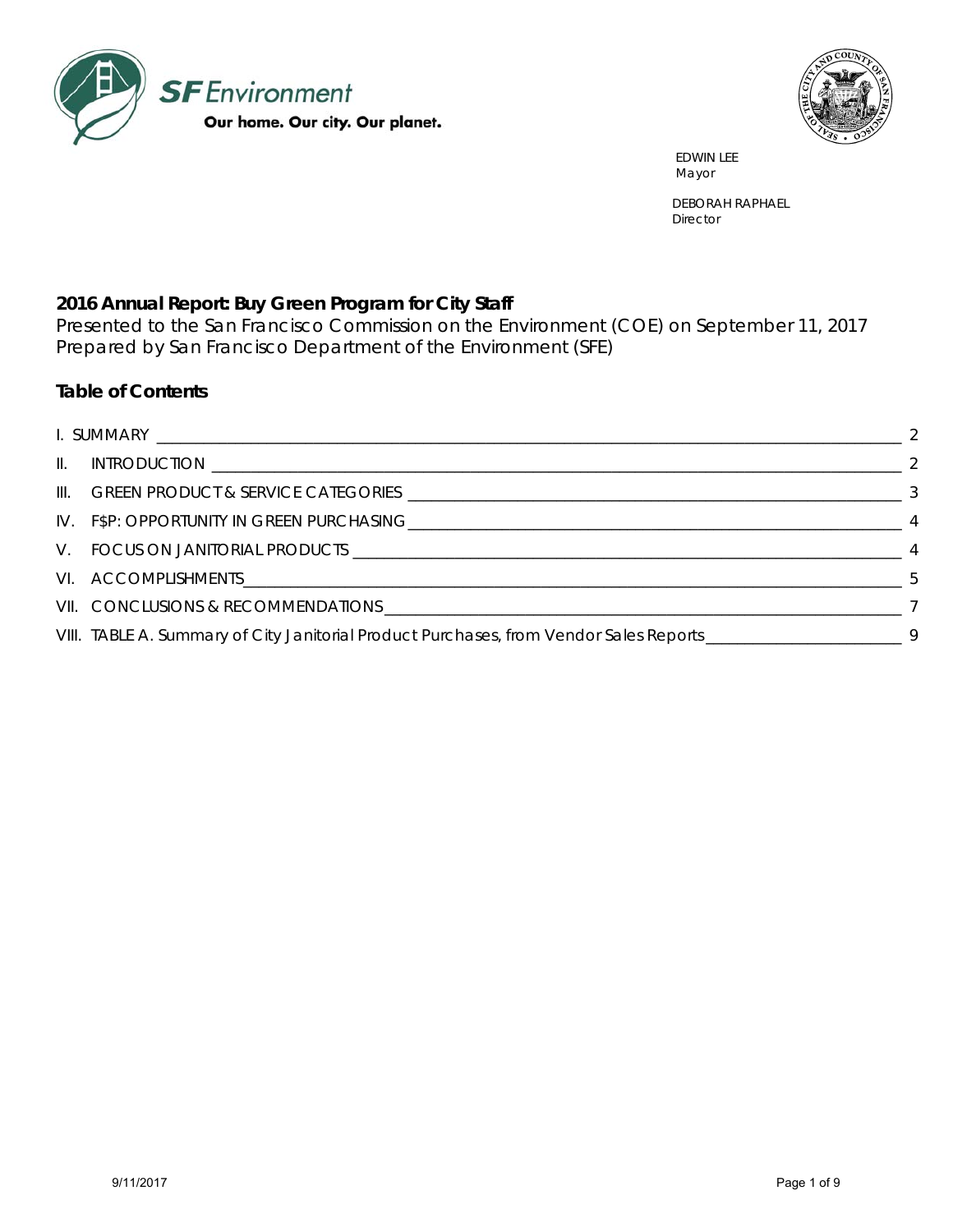## **I. SUMMARY**

Environmentally preferable or "green" products are less toxic, more energy efficient and made with higher levels of recycled or recyclable materials than comparable alternative products. By ordinance, City departments are required to purchase green products in certain product categories, which can be viewed at SFApproved.org. The Department of the Environment (SFE) and Office of Contract Administration (OCA) lead the ordinance implementation.

The Precautionary Purchasing Ordinance requires an annual report on the City's progress in green purchasing. The 2016 Annual Report focuses its reporting on janitorial products. Major activities and trends for calendar year 2016 include the following (summarized in Table A): The overall percentage of green janitorial products (in dollar value) purchased from vendors on two citywide contracts decreased slightly, from 87% in 2015 to 80% in 2016. This trend is likely due to changes in manufacturers' product offerings and overall reduced use of the citywide contracts and an increasing use of departmental purchasing authority. Green purchases increased for three product categories.

#### **II. INTRODUCTION**

#### **History and Mandate**

San Francisco has been buying green since the 1980s, but purchasing requirements were scattered among several ordinances. In 1998, the San Francisco Board of Supervisors passed legislation launching the Environmentally Preferable Purchasing Pilot Program, which:

- Inventoried and assessed hazardous chemical products bought by City departments
- Established environmental and health criteria
- Compared costs between green and conventional products
- Set priorities and field tested products with City departments

In 2003, San Francisco became the first city in the nation to adopt the Precautionary Principle, a policy statement requiring City operations to select alternatives that present the least potential threat to human health and the City's natural systems, based on the best available science. In 2005, San Francisco enacted the Precautionary Purchasing Ordinance (Environment Code, Ch. 2). This ordinance applies the Precautionary Principle to City purchasing, and requires City departments to purchase only approved alternative ("Required green") products for certain priority product categories. SFApproved.org was created in 2010 to support implementation of this ordinance. This annual report to the Commission is required by the ordinance.

#### **How Green Product Specifications Are Developed**

SFE works with City departments and OCA to develop green requirements for City commodity and service contracts. These requirements range from standards or ecolabels, such as Energy Star or Green Seal, to more detailed, independently developed technical specifications. In keeping with the Precautionary Principle, SFE seeks to take anticipatory action to prevent harm from certain products, to conduct assessments of safest alternatives available to fulfill the same product function, and to take a full-cost, life-cycle view of product costs and impacts.

The immediate goals for green products may be summarized as follows:

1. **Performance**: Does the product work well? Is it durable? Does it make efficient use of resources? SFE confers with individual City staff and/or established commodity-specific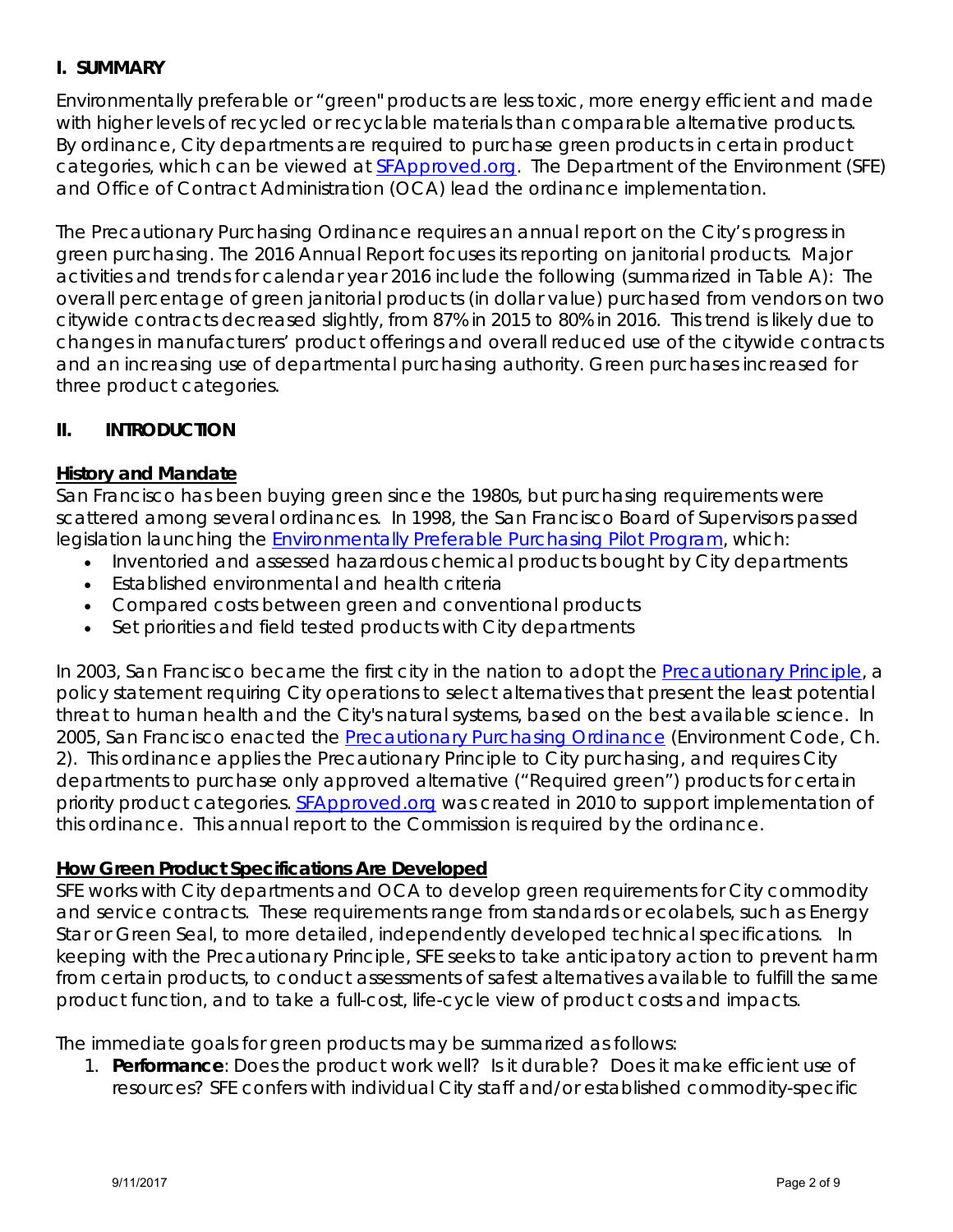Green Teams to obtain information on product performance, in addition to OCA's surveys of City departments.

- 2. **Impact**: Does the product have unacceptable worker health, public health, or environmental impacts? SFE takes the lead role in assessing impacts on human health and the environment and developing purchasing requirements accordingly.
- 3. **Cost**: Is it cost-effective in its manufacturing, use and disposal compared to its alternatives? OCA is responsible for obtaining the best possible prices on City purchases.

Green products and specifications are listed on **SFApproved.org** in one of two ways:

- 1. **Required green products**: Under the Precautionary Purchasing Ordinance, City departments buying certain categories of products (see list below) may only purchase products that meet Required specifications. Required products meet all three of the above goals - performance, impact, and cost - and are generally listed on citywide term contracts. For example, SFE searches for glass cleaners with the minimum environmental and health impacts, reviews compliant products and their performance with City custodial supervisors, and includes specification language in a citywide janitorial cleaners contract to minimize cost.
- 2. **Suggested green products**: For Suggested products, SFE has researched environmental specifications, but more work may be needed on cost and/or performance goals. City staff are encouraged to try suggested products and rate them at SFApproved.org, to help determine which products should be included in future contracts. For example, a City department requested suggestions on safer graffiti removers, and SFE developed environmental specifications and identified complying products, but the effectiveness of those products at removing graffiti needs to be fully tested by City staff.

# **III. GREEN PRODUCT & SERVICE CATEGORIES**

To date, the Department of the Environment has created green specifications for the following categories on **SFApproved.org.** City staff are required to buy green products in categories with asterisks (\*).

Art Supplies Barrier Creams Brush Cleaners Mediums and Gessos Paint (Artist) Solvents and Oils Varnishes Automotive \*Parts Washers Shop Towel Services Spraying Equipment \*Vehicles

Automotive Fluids \*Fuel Hydraulic Fluid (Biobased) Motor/Engine Oil (Re-refined)

Building Supplies & Services Building Materials Flooring: Carpet Services: Moving \*Services: Pest Management in Buildings \*Wood

**Cleaners** \*Abrasive Cleaners \*Bathroom Cleaners \*Carpet Cleaners

\*Cleaner Degreasers \*Dish Soaps **Disinfectants** Drain Openers \*Floor Cleaners \*Floor Finishes and Strippers \*Furniture Polish \*General Purpose Cleaners \*Glass Cleaners Graffiti Control \*Hand Soaps Odor Control \*Toilet Cleaners (Acid) \*Toilet Cleaners (Non-acid) \*Toilet Deodorizers (Hangers, Pucks)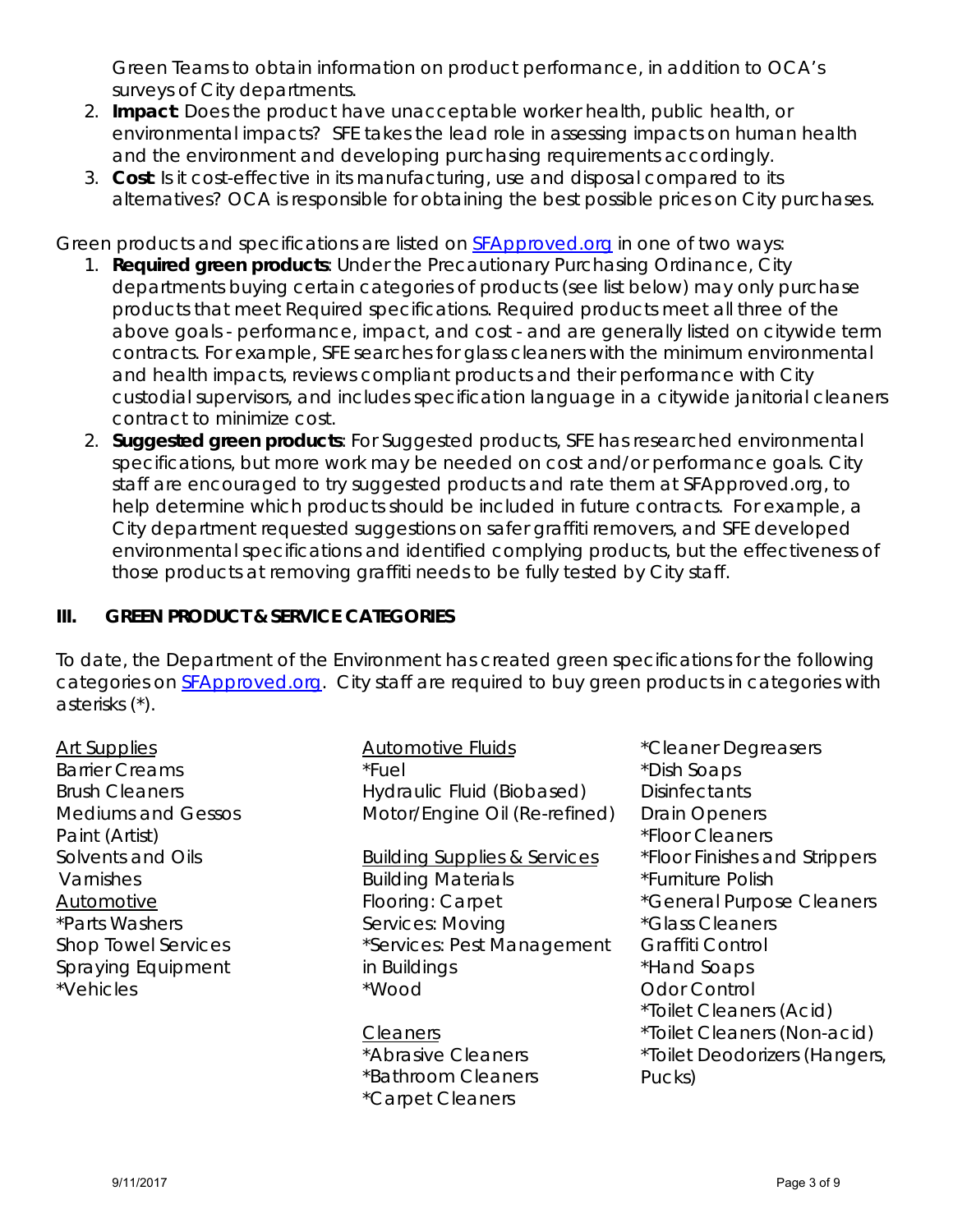| <b>Cleaning Supplies</b>            | Fertilizers                    | Lubricants                    |  |  |  |  |
|-------------------------------------|--------------------------------|-------------------------------|--|--|--|--|
| *Bags: Compostable Plastic          | Hoses (Garden & Soaker)        | Motor/Engine Oil (Re-refined) |  |  |  |  |
| *Bags: Trash                        |                                |                               |  |  |  |  |
| *Hand Dryers: Electric              | Services                       |                               |  |  |  |  |
| <b>Microfiber Cleaning Products</b> | Landscaping                    | Office Supplies               |  |  |  |  |
| *Paper Towels                       |                                | <b>Batteries</b>              |  |  |  |  |
| *Toilet Seat Covers                 | Lighting                       | *Binders                      |  |  |  |  |
| <i><b>*Toilet Tissue</b></i>        | *Compact Fluorescent (CFL)     | <b>Correction Tape</b>        |  |  |  |  |
|                                     | <b>Ballasts</b>                | Furniture                     |  |  |  |  |
| Electronics                         | *CFL Bulbs                     | Markers: Permanent            |  |  |  |  |
| Appliances                          | *CFL Fixtures                  | Markers: Whiteboard           |  |  |  |  |
| Audio Visual Equipment              | *Exit Signs                    | *Paper                        |  |  |  |  |
| *Computer Servers                   | *Fluorescent Ballasts          | *Paper Products               |  |  |  |  |
| *Computers & Monitors               | *Fluorescent Fixtures          | Services: Moving              |  |  |  |  |
| *Copiers, Printers, Scanners,       | *Fluorescent Tubes             | <b>Toner Cartridges</b>       |  |  |  |  |
| <b>Fax Machines</b>                 | *High Pressure Sodium (HPS)    |                               |  |  |  |  |
| <b>Electronics Cleaners</b>         | <b>Bulbs</b>                   | Paints, Thinners & Coatings   |  |  |  |  |
| <b>Keyboard Cleaners</b>            | *LED Bulbs                     | Paint (Traffic)               |  |  |  |  |
|                                     | *LED Desk Lamps                | Paints (Architectural)        |  |  |  |  |
| <b>Food, Catering Services</b>      | *LED Electronic Drivers (Power |                               |  |  |  |  |
| *Foodware                           | Supplies)                      | Personal Care                 |  |  |  |  |
| *Water Dispensers                   | *LED Fixtures                  | *Hand Sanitizers              |  |  |  |  |
|                                     | *Metal Halide Bulbs            |                               |  |  |  |  |
|                                     |                                |                               |  |  |  |  |

#### **Landscaping**

#### **IV. F\$P: OPPORTUNITY IN GREEN PURCHASING**

F\$P is a \$60M comprehensive, Citywide accounting, purchasing, and budgeting system that began rollout in July of 2017. Once complete, it is intended to record all purchasing transactions in a centralized database, with a wide variety of reporting options. SFE staff have worked with the F\$P team for more than a year on ways to incorporate green purchasing processes seamlessly into the new system. Our long-term goals for F\$P include the following:

- Enable F\$P users to easily see green products whenever they begin a purchasing transaction
- Eliminate non-compliant products from F\$P
- Link F\$P to SFApproved.org listings of Required and Suggested environmental specifications
- Enable automated, detailed reporting of green purchasing performance

There is now a feature in place on F\$P for marking green products, but this awaits full implementation. F\$P has not yet been able to incorporate other elements due to urgent, competing priorities at the City level. SFE staff continue working closely with the Controller's Office and Office of Contract Administration to ensure that F\$P realizes its potential to improve green purchasing in the City, and to provide greater detail and reliability in sales data.

#### **V. FOCUS ON JANITORIAL PRODUCTS**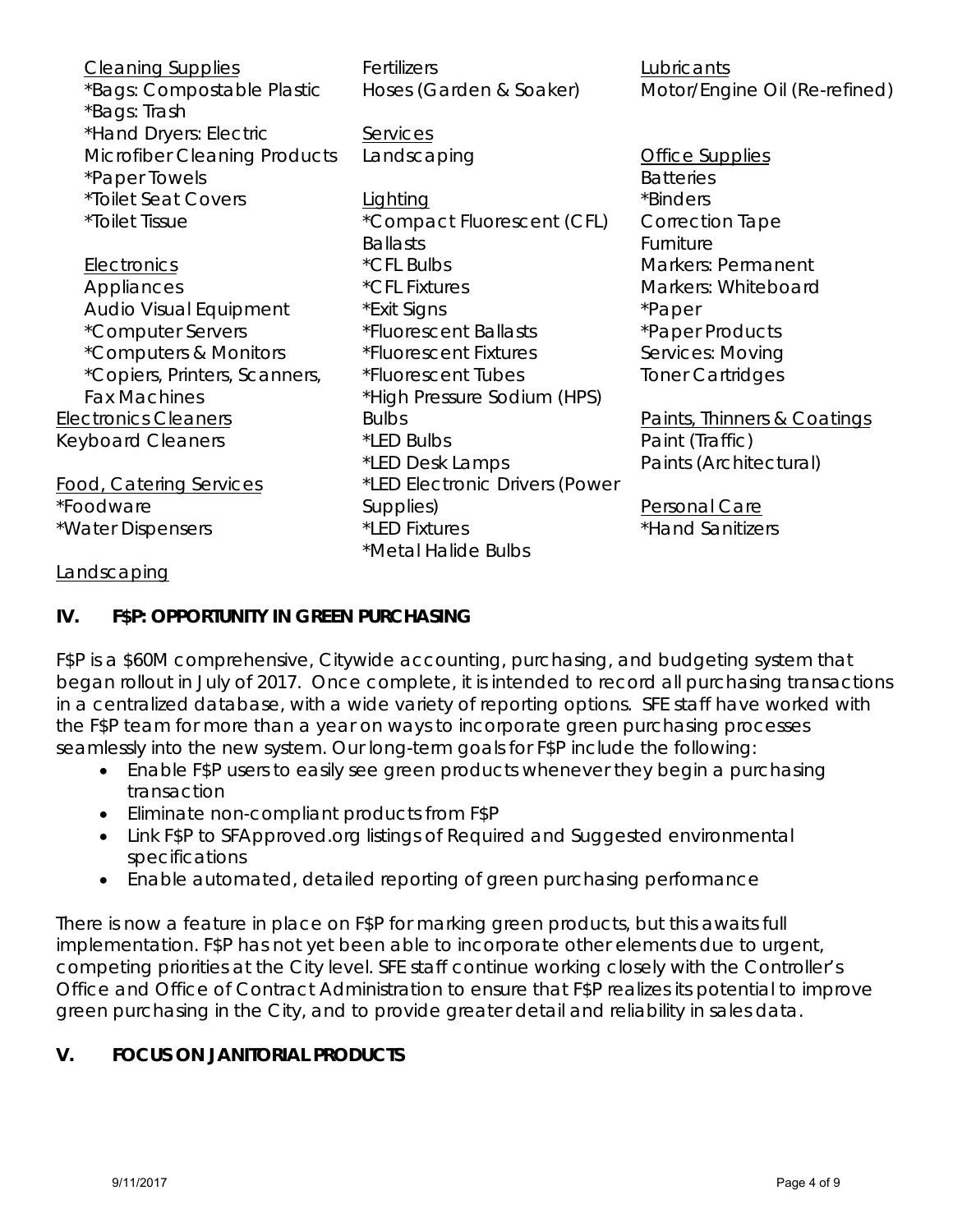In previous years, SFE has reported on several product categories in this annual report. However, the quality of sales data from vendors has historically been poor. Extensive staff and contractor time and resources are required to obtain, check and correct the data, turning our attention away from the work of actually improving upcoming contracts. Therefore, this year, SFE focused on tracking and evaluating a single product category: janitorial products. Evaluating 2016 purchases of janitorial products was a high priority for SFE as we prepared for impending green cleaning trainings for City custodians.

Trends in janitorial products sales: As illustrated by Table A, the overall percentage of green janitorial products purchased decreased somewhat, from 87% to 80% of total purchases. Conversations with members of the Custodial Products Green Team suggest that this decrease stems from more extensive use of departmental purchasing authority for janitorial products. Departmental purchases often are not reflected in sales reports from vendors, and purchases may be made from a wide variety of vendors that are not on the current citywide janitorial cleaners contract. This premise is supported indirectly by the data: Total (green and non-green) janitorial products purchased from city contracts decreased significantly over the past four years *according to vendor sales reports*, from about \$2 million in 2013 to a little over \$1 million in 2016. Some common product categories, such as furniture polish and glass cleaners, recorded extremely small sales. SFE is investigating whether the City has increased its use of outside custodial contractors, which would potentially account for some of the decrease in purchases from the citywide contract.

There were several categories where the percentage of green purchases increased:

- Degreasers from 93% to 96%.
- Hand soaps from 27% to 88%.
- Toilet seat covers from 33% to 93%.

These results point to the urgency of fully integrating green purchasing specifications into the F\$P system, in ways that make it more difficult for City agencies to buy non-compliant products. They also point to the hope of improved reporting from F\$P, where *all* City purchases will eventually be recorded and reported. It is important to note that the City is not alone in this struggle and at this time very few cities of similar size have succeeded in creating reliable, efficient systems for tracking green product sales, according to feedback from the Sustainable Purchasing Leadership Council.

## **VI. ACCOMPLISHMENTS**

#### **Awards**

On May 9, 2017, San Francisco received a Sustainable Purchasing Leadership Council Leadership Award for an "outstanding case study" for *Charging Ahead: How to Find Powerful Rechargeable Batteries that Go On…and On.* This 2016 report compared the performance of consumer rechargeable batteries, as well as providing an update on new technologies available for these products.

## **Green Contracts and Products**

In 2016, SFE and OCA worked on the following green contracts: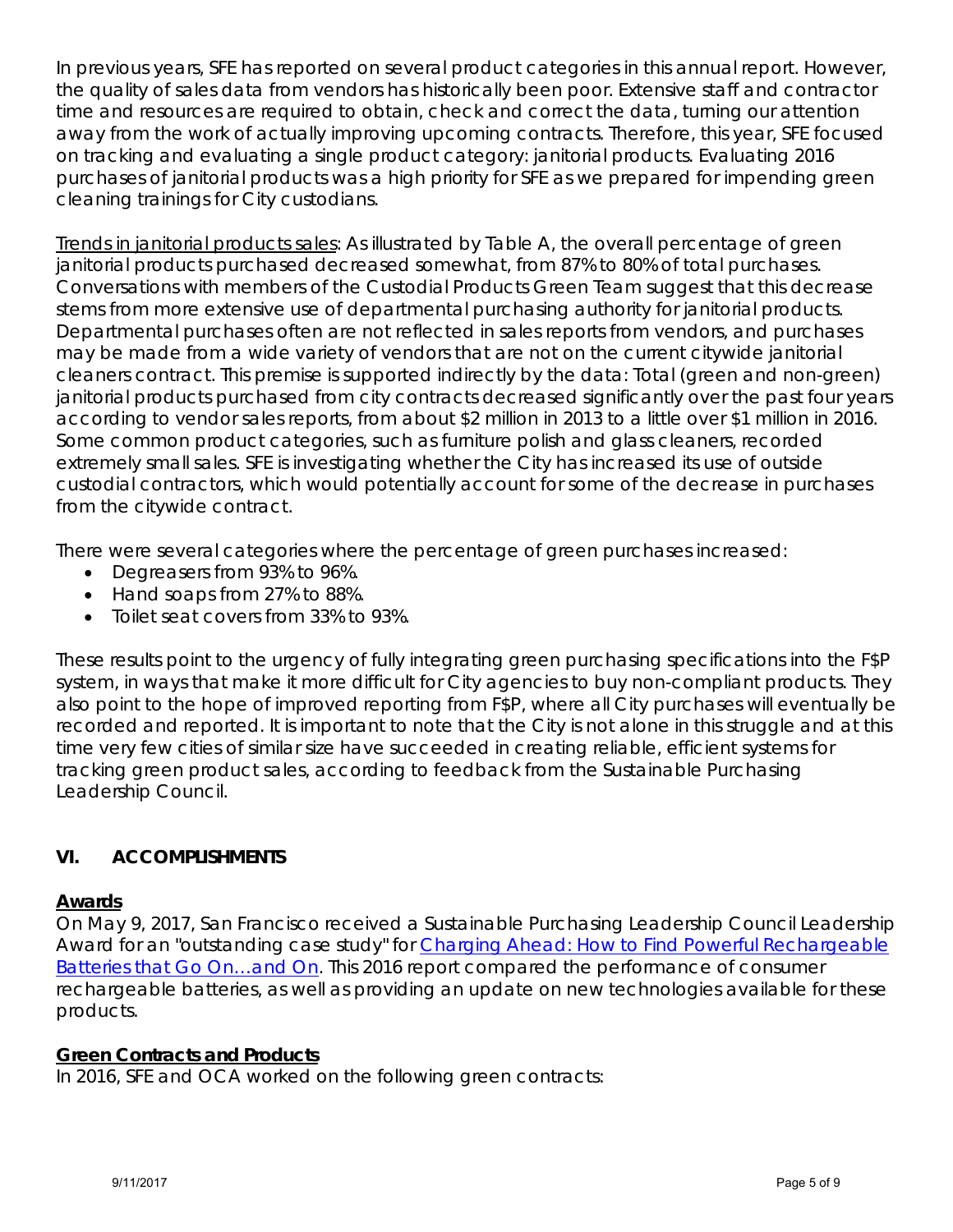Citywide:

- 1. Foodware
- 2. Industrial supplies
- 3. Janitorial Supplies
- 4. Office supplies: Focused on new ways to address the office supplier's online shopping platform display of prohibited products and inaccurate green product claims.

Departmental:

- 1. SFO upholstered chairs
- 2. SFO industrial supplies
	- a. Specialized industrial cleaners (e.g., graffiti removers)
	- b. Material handling, storage and packaging
	- c. Batteries and flashlights
	- d. Paint, lubricants, sealants, accessories and supplies
	- e. Paints, latex (including recycled)
	- f. Paints and coatings, specialty (e.g., floor coatings, heat-resistant coatings, spray paint, athletic field marking paints, dry fall coatings, stains, varnishes, zone-marking paints)
	- g. Paint removers
	- h. Adhesives
	- i. Caulks and other sealants
	- j. Industrial furniture
	- k. Plastic products

## **New Efforts**

Revised Green Building Ordinance requirements for interior products*:* To date, SFE's Green Purchasing Program has focused on the acquisition of commodities and services (Administrative Code, Chapter 21), as mandated by the Precautionary Purchasing Ordinance. The Green Building Ordinance (Environment Code, Chapt. 7) was revised in March, 2017, and now includes restrictions on interior products such as furniture and carpet. Such products are usually – but not always – purchased as part of large public works projects, which fall under "Public Works Contracting and Procedures" (Administrative Code, Chapter 6). Working under Chapter 6 differs significantly from commodities purchases because specifications are often more complex, and because large projects generally hire architects, engineers, and construction specifiers trained to use such specifications. SFE's first projects under this new mandate are developing specifications for carpet and furniture (see below).

Six Classes of Toxic Chemicals*:* SFE is working with the Green Science Policy Institute to identify and then restrict purchases of products that contain any of the below six classes of chemicals that are known to be persistent, bioaccumulative and/or toxic. In 2016, SFE developed draft carpet and furniture regulations that address several of the six classes listed below:

1. Per- and Poly-Fluoroalkyl Substances (PFASs) (often referred to as PFCs or fluorinated chemicals). These chemicals are associated with cancer, high cholesterol and obesity, and are extremely persistent in the environment. PFASs are used to create an oil and water barrier in many consumer products such as textiles, cosmetics and personal care products, cookware and fiber-based single-use compostable foodware.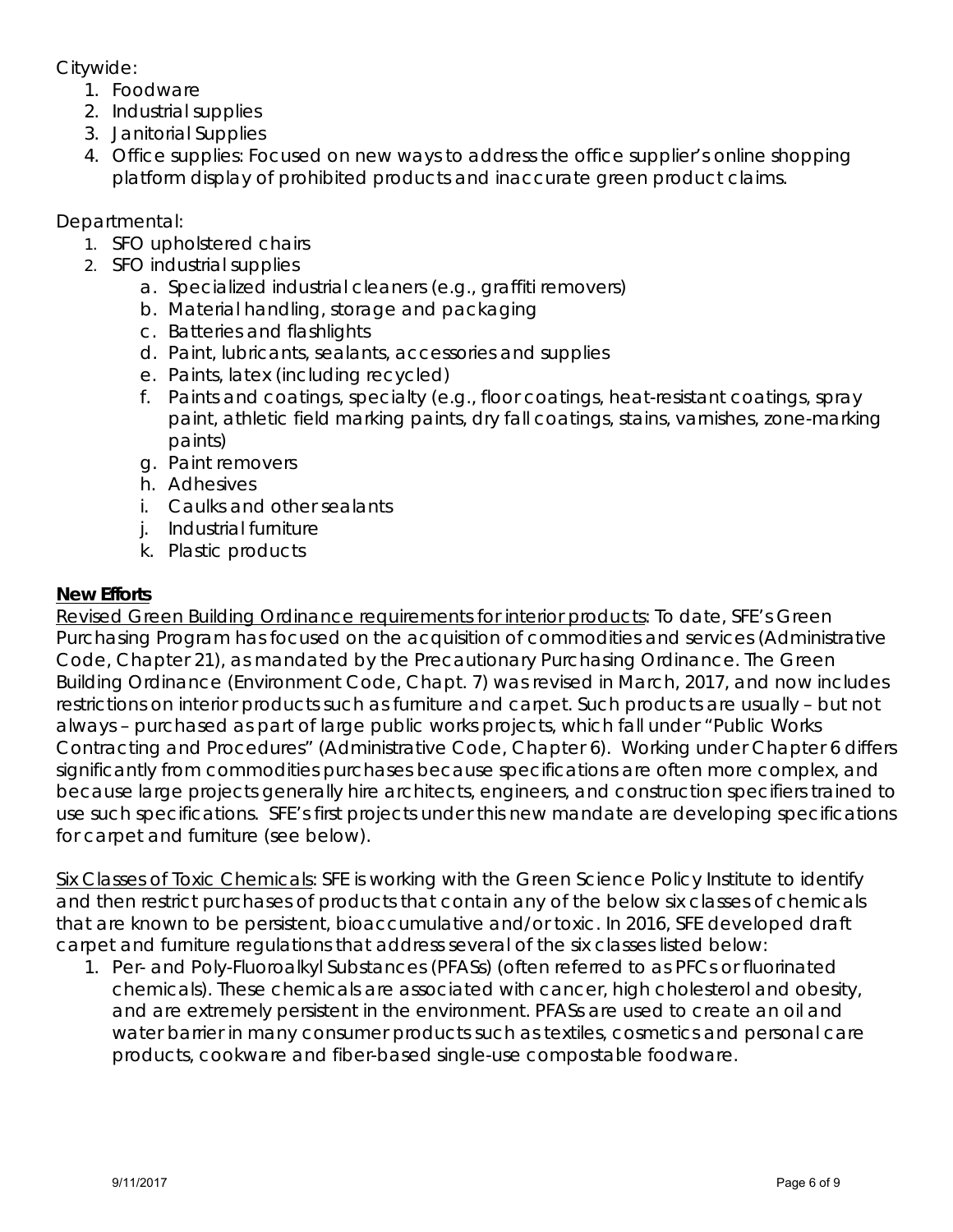- 2. Certain antimicrobial chemicals (triclosan and triclocarban). Data does not support these chemicals' effectiveness in consumer products, and they disrupt the endocrine system and are possible carcinogens.
- 3. Certain flame retardant chemicals. Many flame retardants are persistent bioaccumulative toxins, linked to low IQ, and do little, if anything, to slow or prevent fire.
- 4. Bisphenol-A, phthalates and other hormone disrupting chemicals. These are widely used and can harm our health, even at very low levels.
- 5. Certain solvents that are linked to neurological problems and increased cancer risk.
- 6. Certain heavy metals such as mercury, arsenic, cadmium, and lead.

F\$P development*:* As mentioned above, SFE devoted considerable staff time in 2016 to a series of meetings aimed at developing and implementing the F\$P system, which could play a pivotal role in increasing green product purchases and improving accountability.

# **Outreach**

SFE gave two presentations to approximately 100 finance staff that approve purchases (Delegated Purchasers) from all City departments to educate them on the Precautionary Purchasing Ordinance requirements, and to remind them to have City staff check SFApproved.org before making certain purchases. SFE held a public hearing with 30 stakeholders on the draft furniture and carpet regulations and convened a Green Team to assist in finalizing these requirements. SFE staff also work routinely with a variety of City departments to develop their green purchasing efforts, such as the Division of Real Estate, Controller's Office, Recreation and Parks Department, and San Francisco International Airport.

In addition, SFE staff presented a webinar to 60 national Responsible Purchasing Network members on SFE's 2016 rechargeable batteries report.

## **Staff Working on Green Citywide Contracts**

The following staff were involved with greening citywide contracts during 2016:

- SFE: Chris Geiger, Jessian Choy, Julie Bryant, Soko Made, Jen Jackson.
- OCA: Abby Fard, Darlene Frohm, David Bui, Deirdre Darley, Galen Leung, Gwen Williams, Howard Tevelson, Hermilo Rodis, Jaci Fong, Ken Easton, Kofo Domingo, Nishil Bali.

## **VII. CONCLUSIONS & RECOMMENDATIONS**

Based on vendor reporting data, the City spent \$1,049,363 on green janitorial cleaners and papers contracts in 2016; however, at least \$144,236 was spent on non-green products. In addition, as noted above, it is very likely that the City spent far more outside of Citywide contracts. It has not been feasible to track departmental purchases, because these data are not centralized or in a form that allows separation of green from non-green products. Each department has its own system of recording these purchases, and many are paper based. Clearly there is room for improvement in this area.

Below are SFE's recommendations, based on our sales data analyses and on our meetings with more than 1,000 staff from all departments since 2010:

## **Find more automated ways for the City to find green products**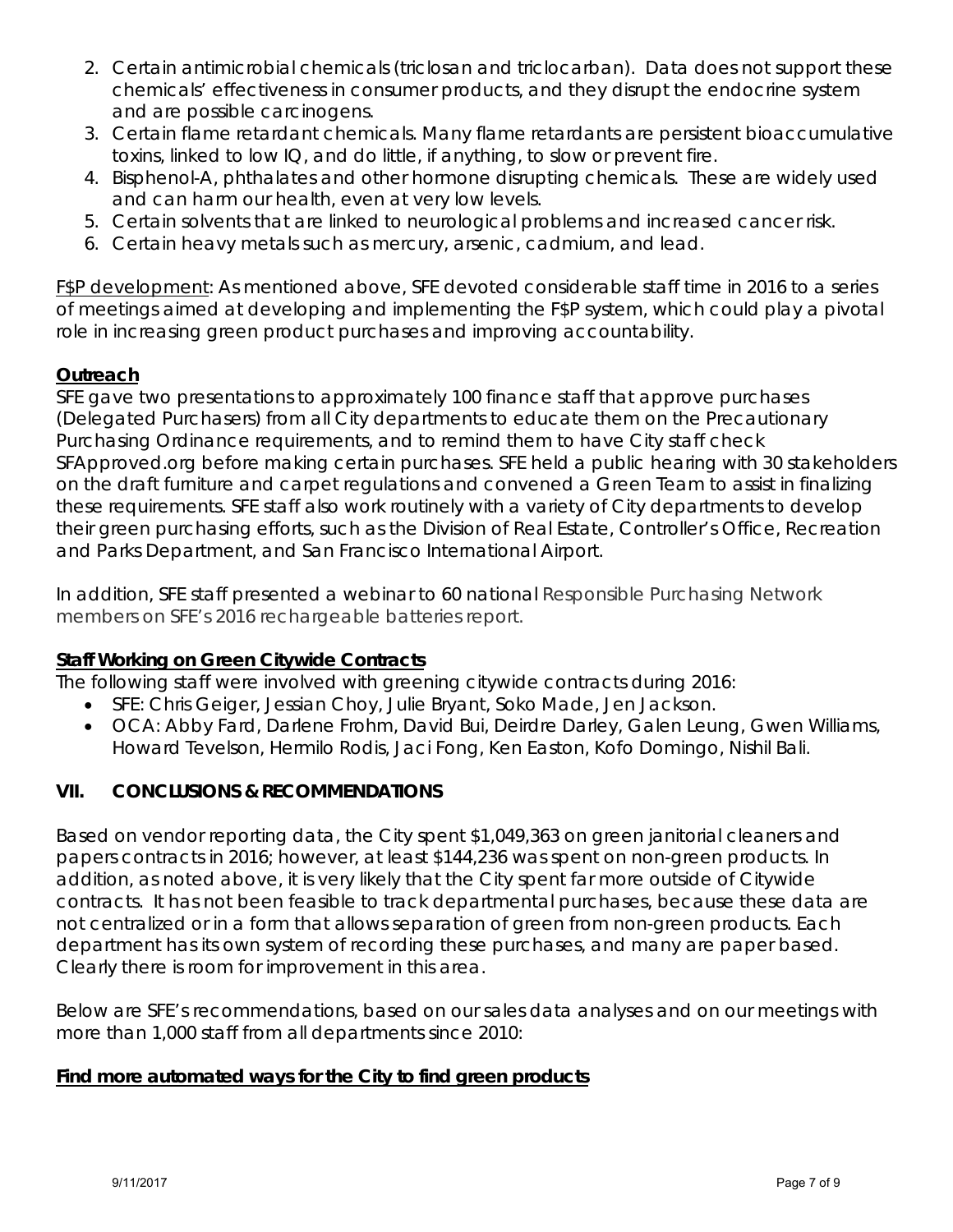SFE is working to find a more automated technology solution to reduce the considerable staff time it takes to manually:

- 1. Survey manufacturers to create lists of product names that meet SFE's green specifications.
- 2. Verify green product claims on manufacturer and vendor websites.
- 3. Ensure vendors on green Citywide contracts with customizable online shopping platforms or "stores" only display products allowed by SFE. For example, SFE and OCA are customizing the City's office supplies online store so that City staff cannot see or buy prohibited products. This means that City staff do not have to check SFApproved.org before shopping. SFE will continue to explore the potential for online stores in other product categories.

These issues are faced by all organizations trying to buy green.

# **Incorporate green purchasing into the new Financial Systems Project (F\$P)**

While **SFApproved.org** lists green product names and vendors, the website is not linked with the City's finance system. In recent years, City staff has repeatedly suggested that San Francisco – like numerous other jurisdictions across the country -- should update its finance software to more efficiently steer staff toward green products. SFE's aspirational goals for the new F\$P PeopleSoft e-procurement module are to:

- 1. Clearly denote green products and steer City staff to buy them
- 2. Not allow prohibited products
- 3. Display required green specifications so City staff can create green contracts

# **Improve the accuracy and availability of sales data for green products**

To date, SFE has been forced to rely on sales data submitted by City contracted vendors to measure what the City bought. Unfortunately, this data often includes incorrect information (e.g. prices, product categories and names, departments, purchasers and green product claims). Quality control is expensive; collecting and correcting the 2016 vendor-supplied data required thousands of dollars in consultant time and considerable staff time. Through its reporting functions, F\$P promises to eliminate our reliance on vendor-supplied sales data, and in the process save time and money. SFE is actively working with the Controller's Office to ensure that F\$P will allow SFE to get reports anytime of what the City bought. We have also consulted with the City Attorney to develop stronger vendor reporting contract language. Until F\$P is fully implemented, SFE will work with OCA to identify ways to better incentivize quality data submissions from contracted vendors.